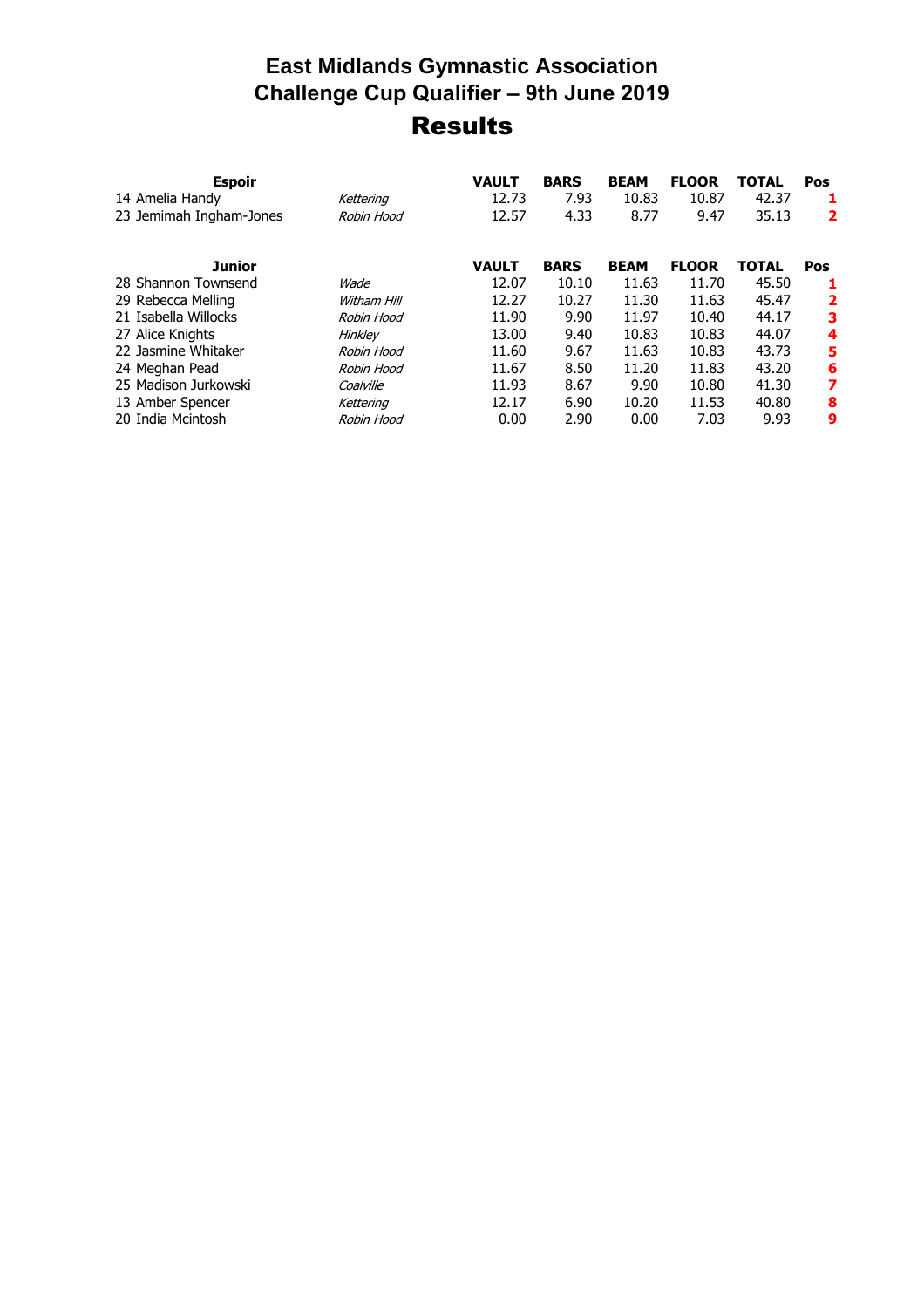## **East Midlands Gymnastic Association Disability Open – 9th June 2019** Results

| <b>BG Open Senior - C2</b><br>32 Natasha Coates                                | Rohin Hood         | VAULT<br>11.233  | <b>BARS</b><br>8.267 | <b>BEAM</b><br>2.100 | <b>FLOOR</b><br>10.900 | TOTAL<br>32.500  | <b>POS</b> |
|--------------------------------------------------------------------------------|--------------------|------------------|----------------------|----------------------|------------------------|------------------|------------|
| <b>BG Open - Junior C1</b><br>35 Lucyanne Quick Fall-Briggs<br>36 Lauren Douce | Retford<br>Retford | 11.167<br>11.000 | 11.267<br>10.733     | 10.300<br>9.067      | 11.000<br>10.900       | 43.733<br>41.700 | 2          |
| <b>BG Open - Junior C2</b><br>37 Maddy Fetters-Reynolds                        | Witham Hill        | 10.300           | 9.933                | 8.467                | 11.300                 | 40.000           |            |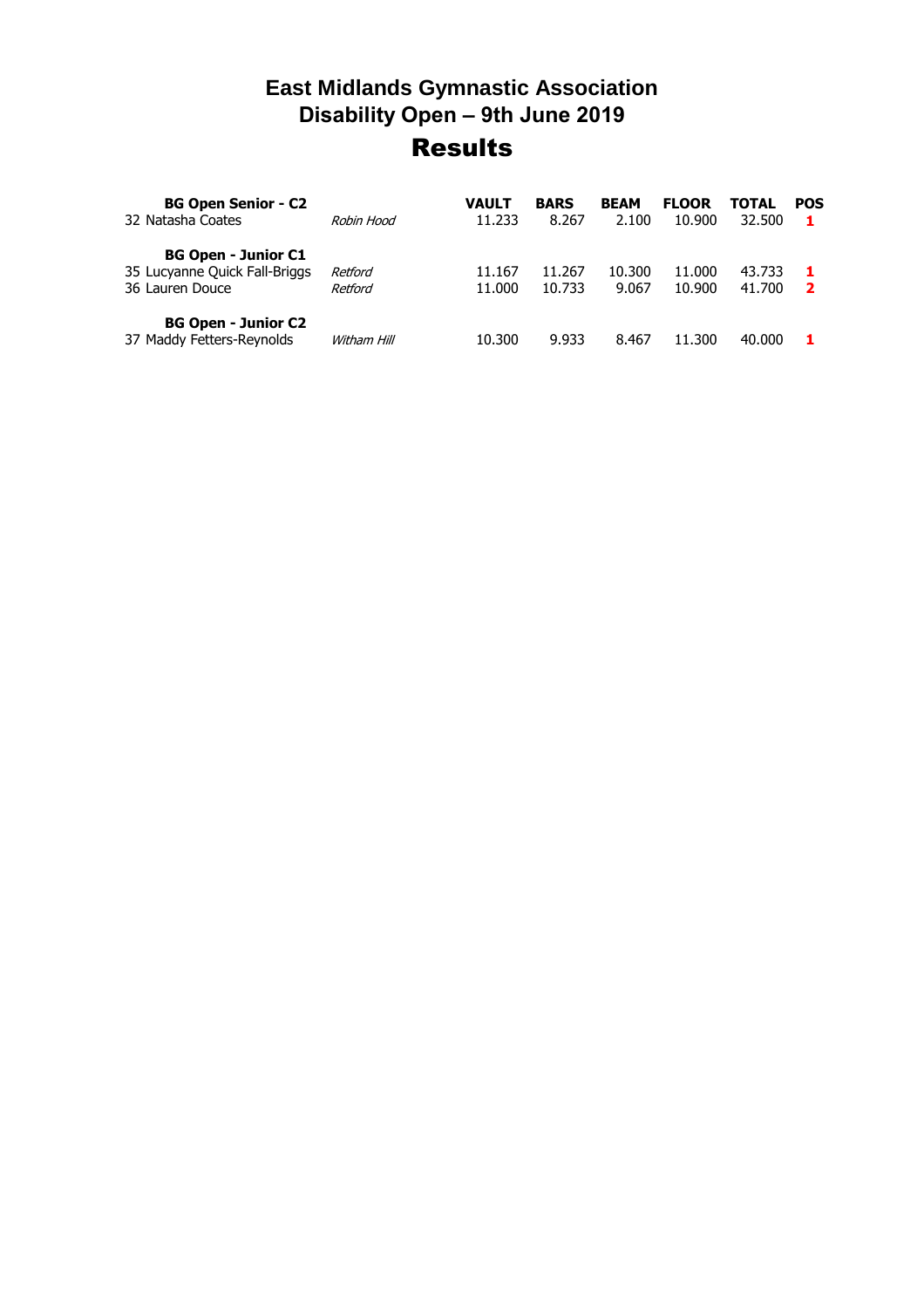## **East Midlands Gymnastic Association Senior Club Teams – 9th June 2019** Results

|                             |            | <b>VAULT</b> | <b>BARS</b> | <b>BEAM</b> | <b>FLOOR</b> | <b>TOTAL</b> | <b>POS</b> |
|-----------------------------|------------|--------------|-------------|-------------|--------------|--------------|------------|
| 20 India Mcintosh Jun       | Robin Hood | 0.000        | 2.900       | 0.000       | 7.033        | 9.933        |            |
| 21 Isabella Willocks Jun    | Robin Hood | 11.900       | 9.900       | 11.967      | 10.400       | 44.167       |            |
| 22 Jasmine Whitaker Jun     | Robin Hood | 11.600       | 9.667       | 11.633      | 10.833       | 43.733       | -1         |
| 23 Jemimah Ingham-Jones Esp | Robin Hood | 12.567       | 4.333       | 8.767       | 9.467        | 35.133       |            |
| 24 Meghan Pead Jun          | Robin Hood | 11.667       | 8.500       | 11.200      | 11.833       | 43,200       |            |
|                             |            | 47.733       | 32,400      | 43.567      | 42.533       | 166.233      |            |
|                             |            |              |             |             |              |              |            |
| 7 Bethan McRobbie           | Lincoln    | 12.000       | 2.133       | 9.300       | 10.467       | 33.900       |            |
| 8 Chloe Bretten             | Lincoln    | 0.000        | 2.667       | 7.933       | 10.667       | 21.267       |            |
| 9 Erin Matthews-Harbron     | Lincoln    | 11.167       | 0.000       | 10.033      | 10.200       | 31.400       |            |
| 10 Lauren Tunnicliffe       | Lincoln    | 11.100       | 2.833       | 8.933       | 10.067       | 32.933       | 2          |
| 11 Leigha Davies            | Lincoln    | 11.300       | 2.233       | 9.900       | 10.467       | 33,900       |            |
| 12 Sophie Martin            | Lincoln    | 11.267       | 2.200       | 0.000       | 0.000        | 13.467       |            |
|                             |            | 45.733       | 9.933       | 38.167      | 41,800       | 135.633      |            |